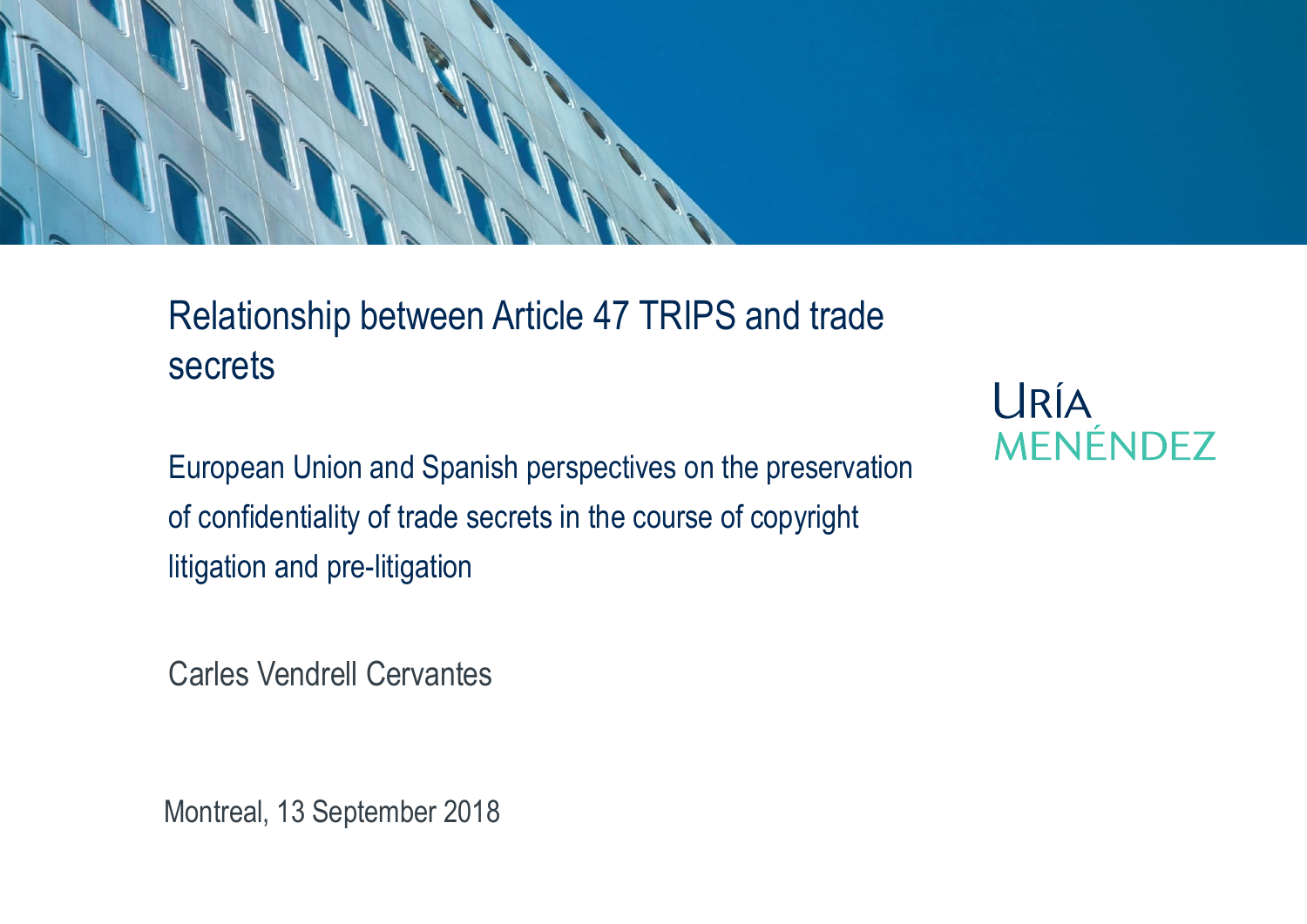-lríz

"One should never tell anyone anything or give information [...]. Telling is almost always done as a gift, [...] it is also a bond, a granting of trust, and rare is the trust or confidence that is not sooner or later betrayed, rare is the close bond that does not grow twisted or knotted and, in the end become so tangled that a razor or knife is needed to cut it".

*Javier Marías*, Your Face Tomorrow. Fever and Spear, New Directions Publishing, 2005. Translated by Margaret Jull Costa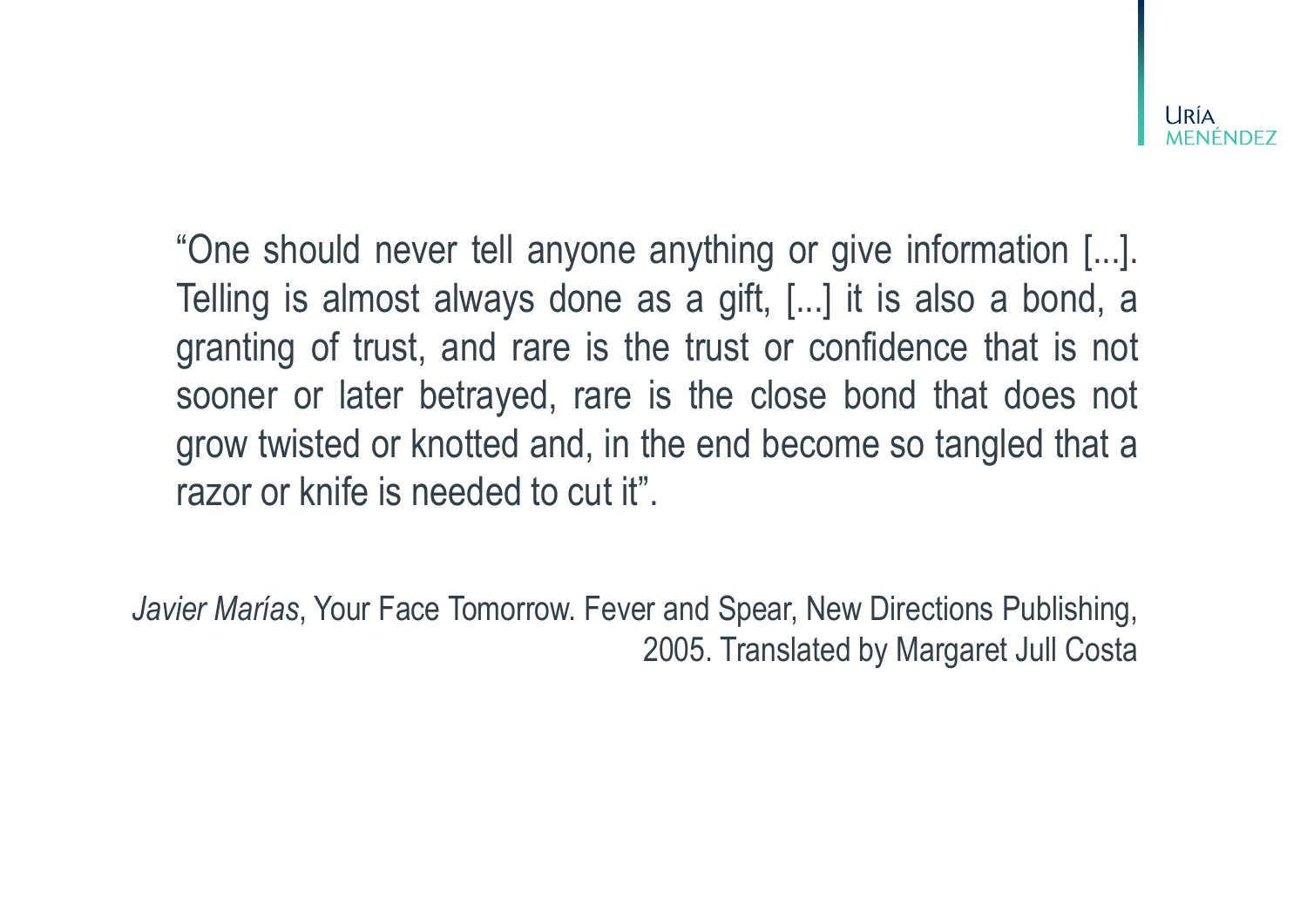#### **Contents**

#### 1. Introduction

- 2. Art. 47 TRIPS: right of information
- 3. Protection of trade secrets
- 4. Measures to preserve the confidentiality of trade secrets in copyright litigation

**URÍA MENÉNDEZ**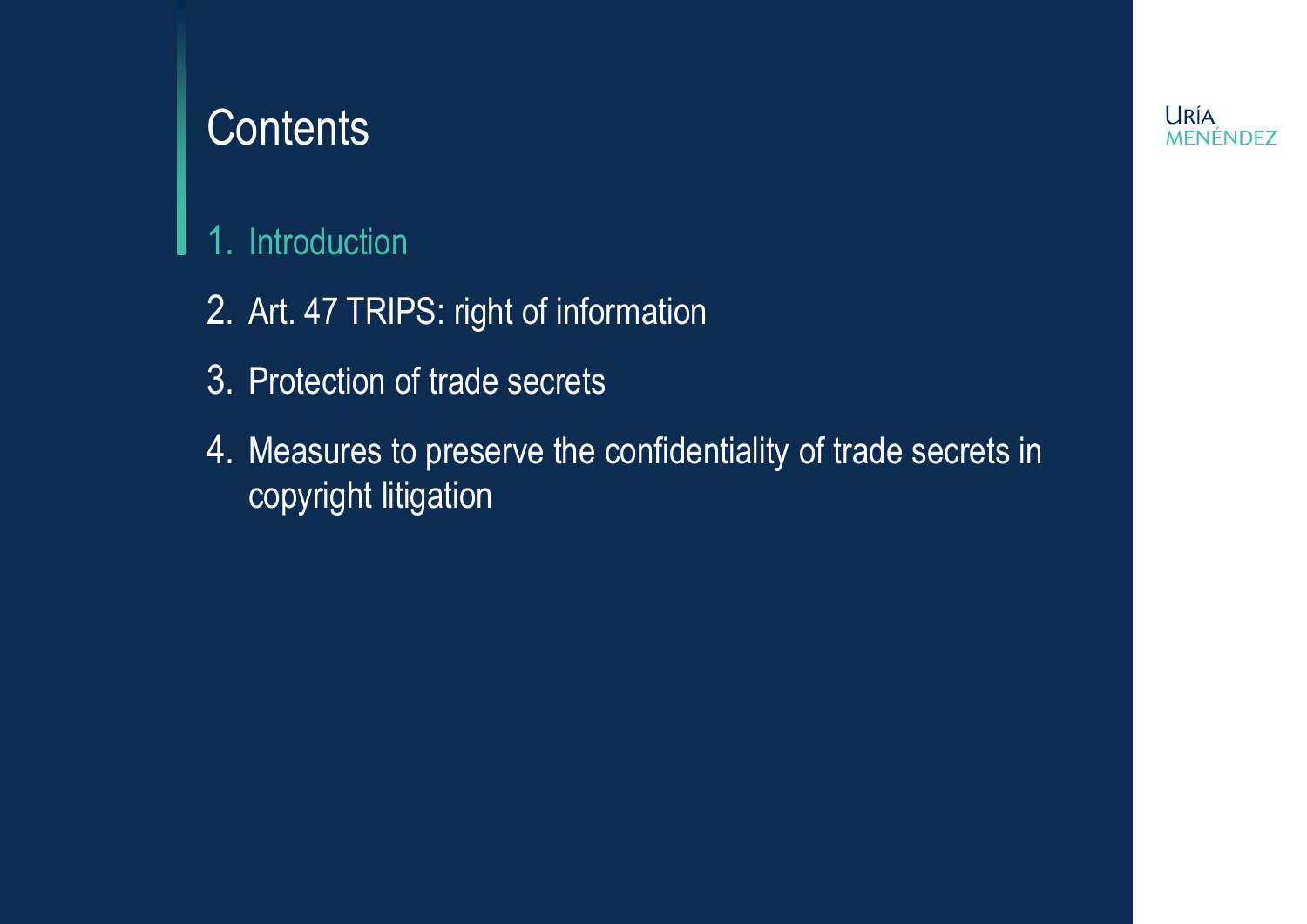# INTRODUCTION

- Conflict between duties to inform and protection of trade secrets in the course of litigation and pre-litigation
- Two examples of major groups of copyright cases:
	- − Inspection or information claims of undisclosed information related to software
	- − Information claims to calculate damages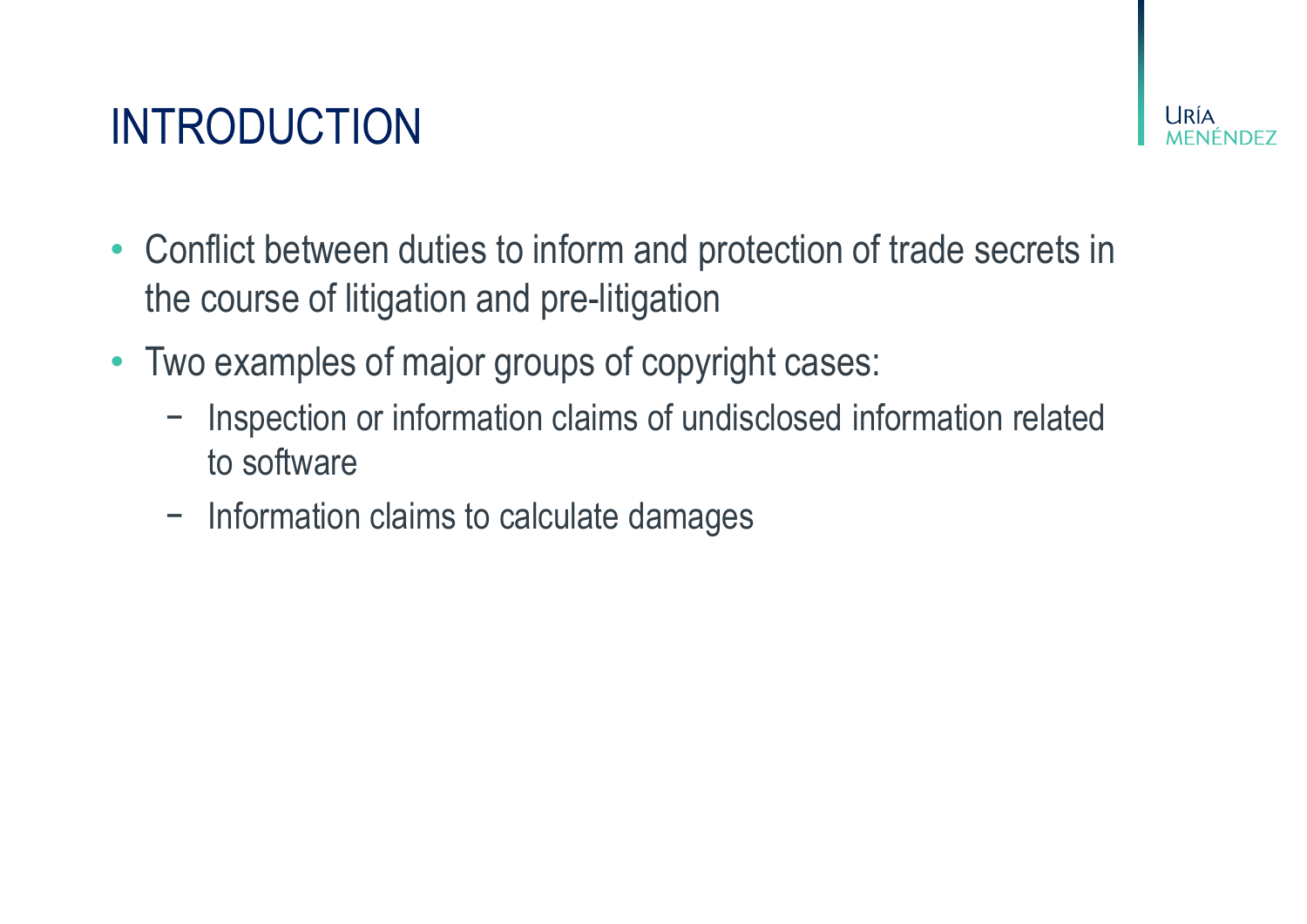## INTRODUCTION

- Theoretically easy to resolve; however, in practice, a wide range of possible measures exist. Resolution will ultimately depend on judiciary discretion
- Key pending question (at least from a continental European perspective): should there be more specific (statutory) guidelines as to the manner in which confidentiality will be safeguarded?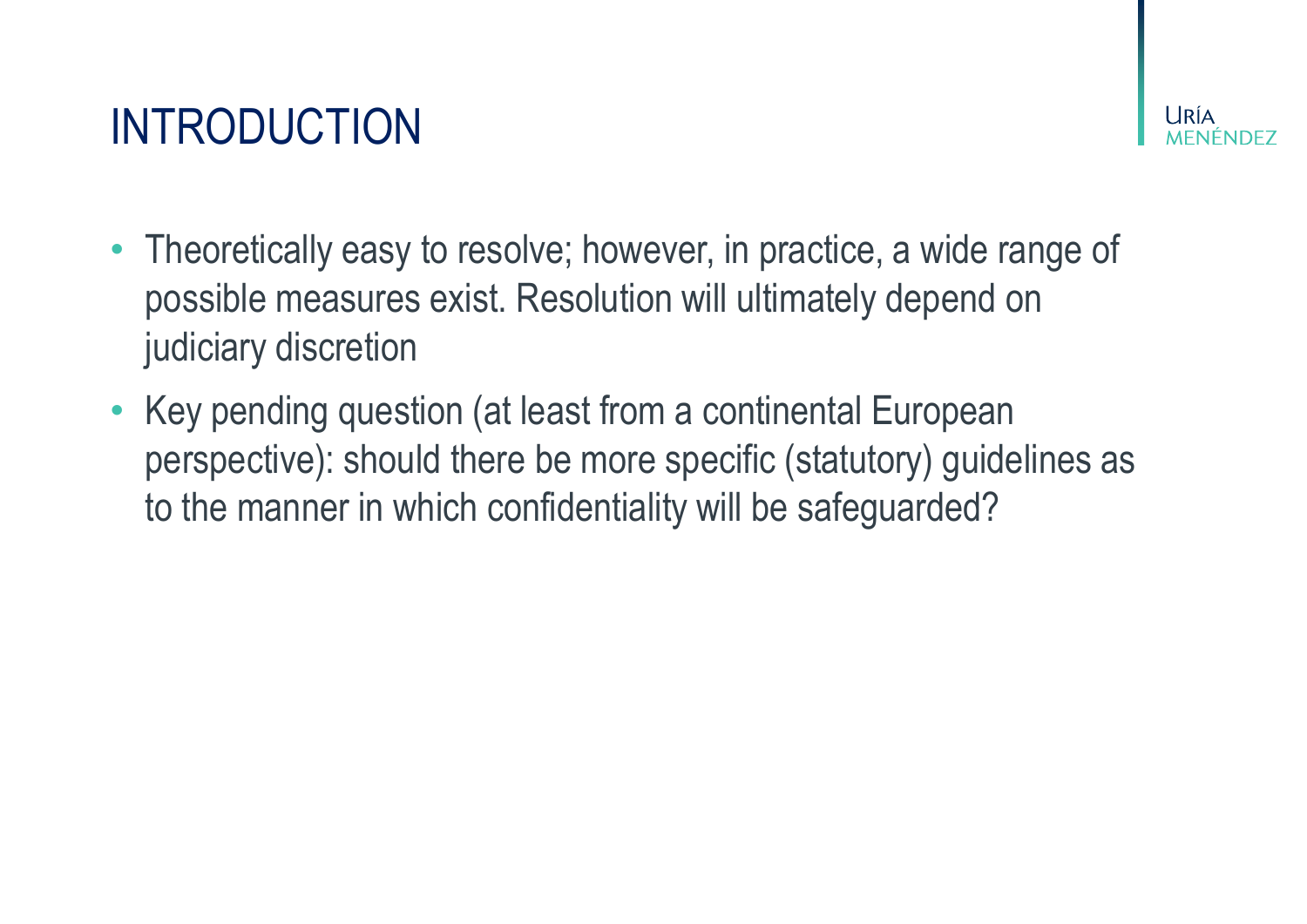## ART. 47 TRIPS

. IRÍZ

Right of information:

"Members may provide that the judicial authorities shall have the authority, **unless** this would be **out of proportion to the seriousness of the infringement**, to order the infringer to inform the right holder of the identity of third persons involved in the production and distribution of the infringing goods or services and of their channels of distribution"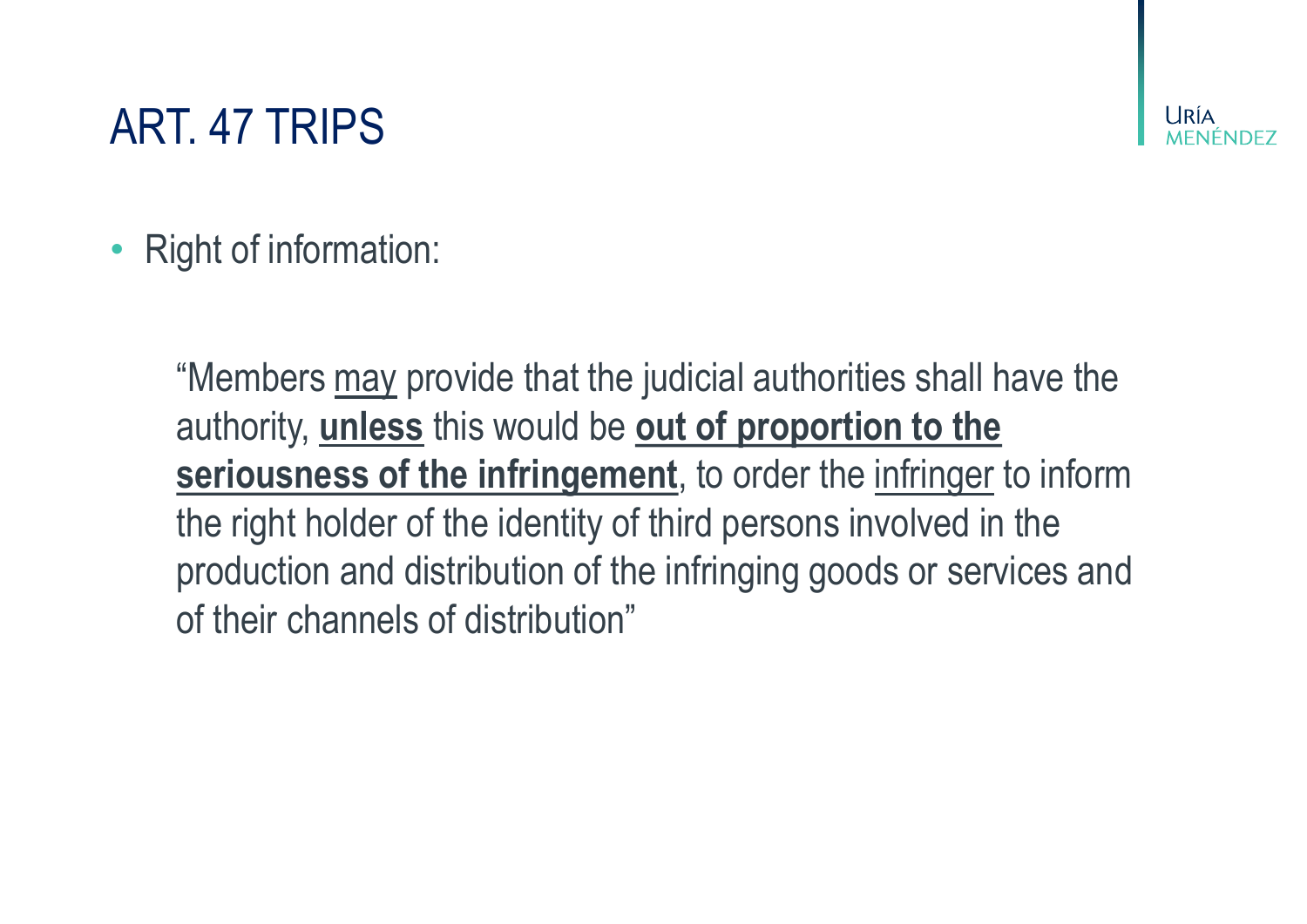## ART. 47 TRIPS: right of information

- Key tool for the enforcement of intellectual property rights, specifically against copyright infringers
- A "may" provision (not mandatory)
- **Restricted to the infringer**
- Proportionality
- No explicit reference to the preservation of confidential information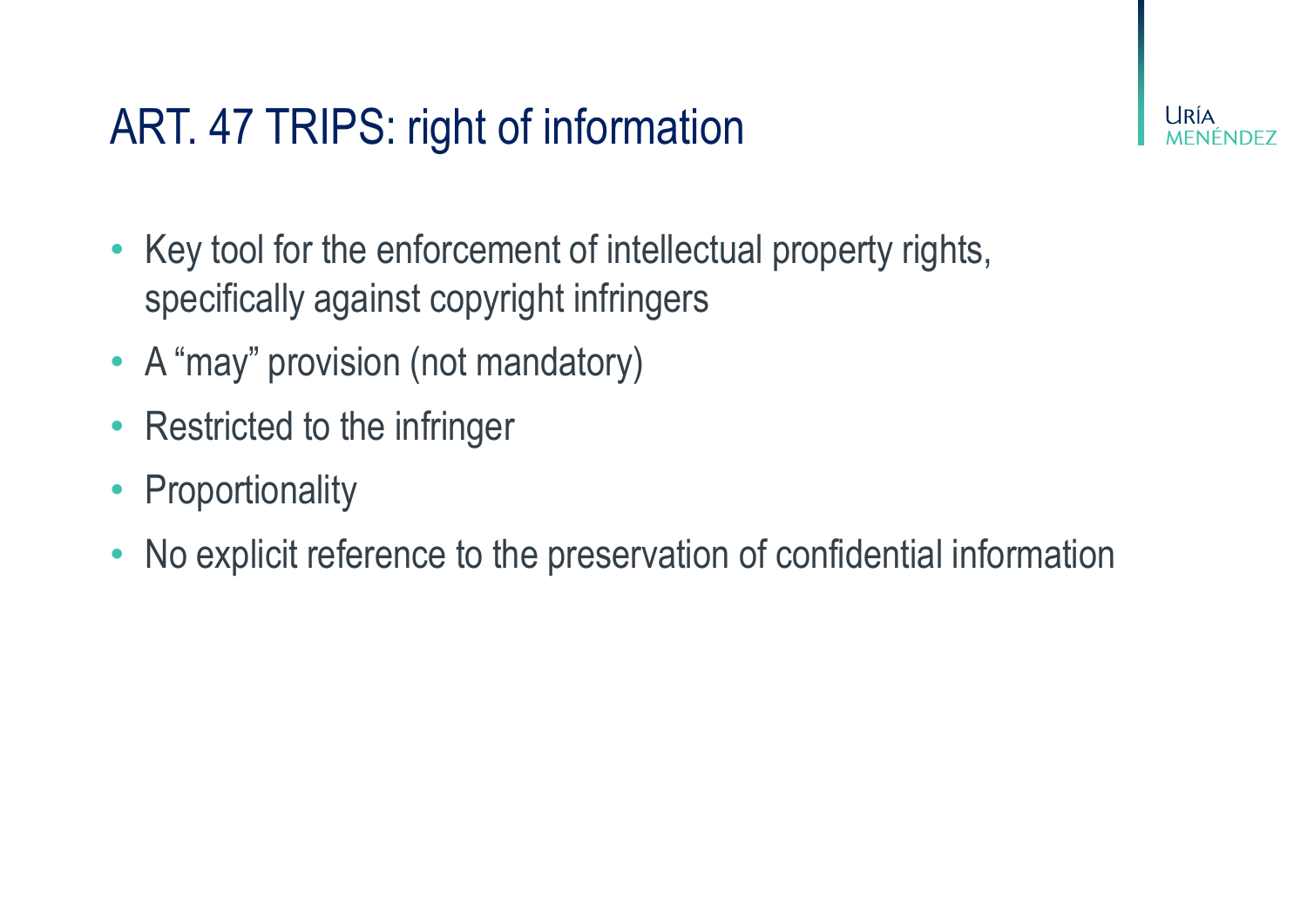

- Art. 8 EU Directive 2004/48 (Enforcement Directive)
	- − supplements Art. 47 TRIPS
	- − obliges EU Member States to establish the right of information in domestic legislation (mandatory provision, albeit up to each individual country to devise its own legislation on how to achieve the goal)
	- − not only against the infringer, but also other persons involved in infringing activities
	- − broad scope of information to be provided all necessary information to
		- identify all persons involved (producers, manufacturers, suppliers, etc.)
		- calculate damages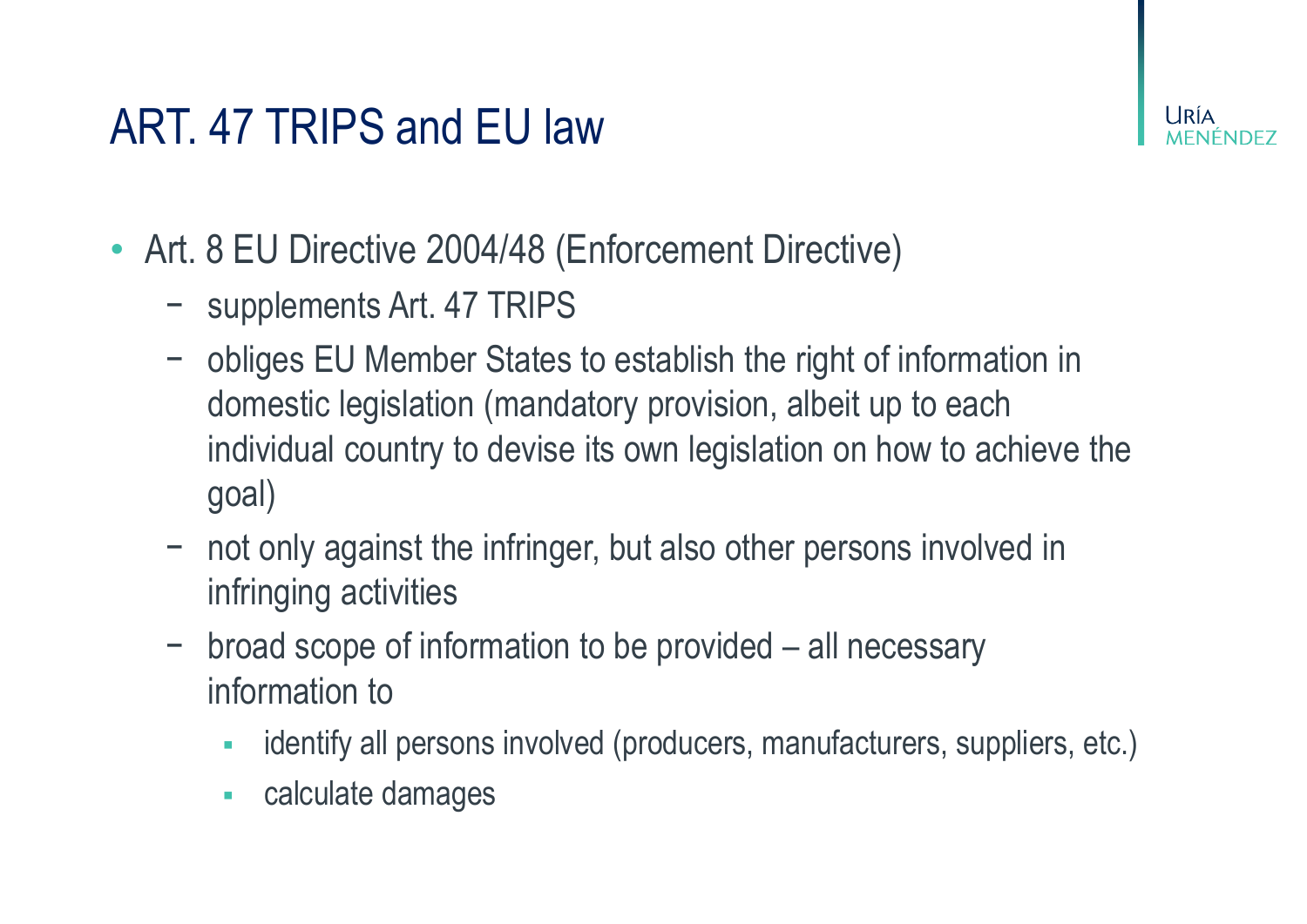- Art. 8 EU Directive 2004/48 (Enforcement Directive)
	- − Statutory provisions governing the protection of confidentiality of information sources (or the processing of personal data) remain unaffected (art. 8.3 [e])
	- − Does it imply an obligation for EU Member States to provide for the protection of confidentiality of information sources during IP litigation?
		- As for trade secrets, EU Directive 2016/943 (Trade Secrets Directive)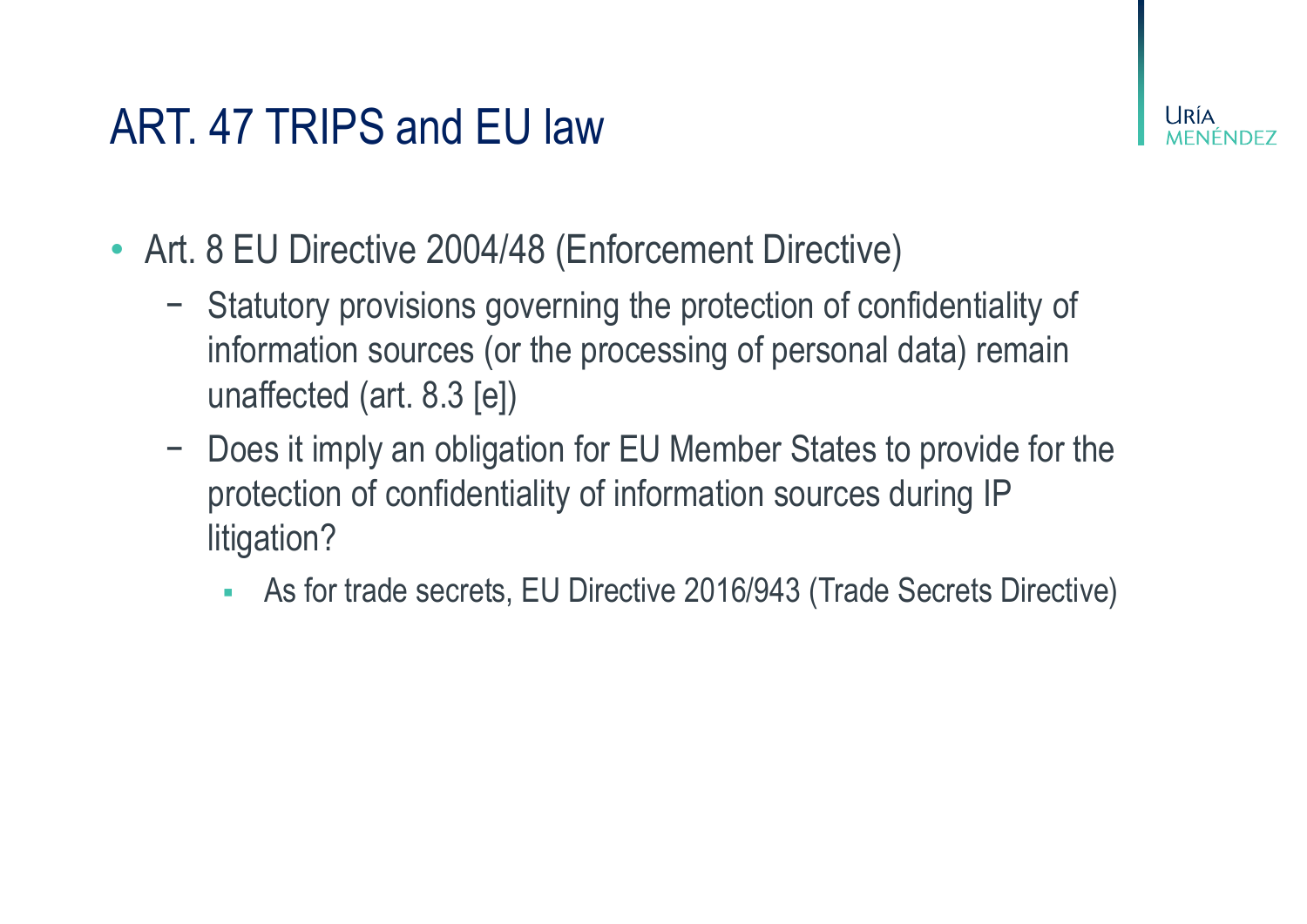- Broad implementation of Art. 8 EU Enforcement Directive
	- − *Saisie-contrefaçon* (France); *Auskunftsanspruch* (Germany); *Anton Piller order* (UK), amongst others
	- − Spain (*diligencias preliminares*)
		- **Pre-action procedure in court proceedings**
		- **EXECTE:** Petitioner: IP rights holder (including exclusive licensees [aka assignees]) and collecting societies
		- Recipient of the request: not only the potential defendant, but also any person reasonably related to the information requested (acts carried out on a commercial scale)
		- **Reasonable likelihood of infringement standard (lower than that of the** *prima facie* case of preliminary injunctions)
		- **Ex-parte granted, but the requested person is served of the order and** is entitled to challenge the execution of the order before it takes place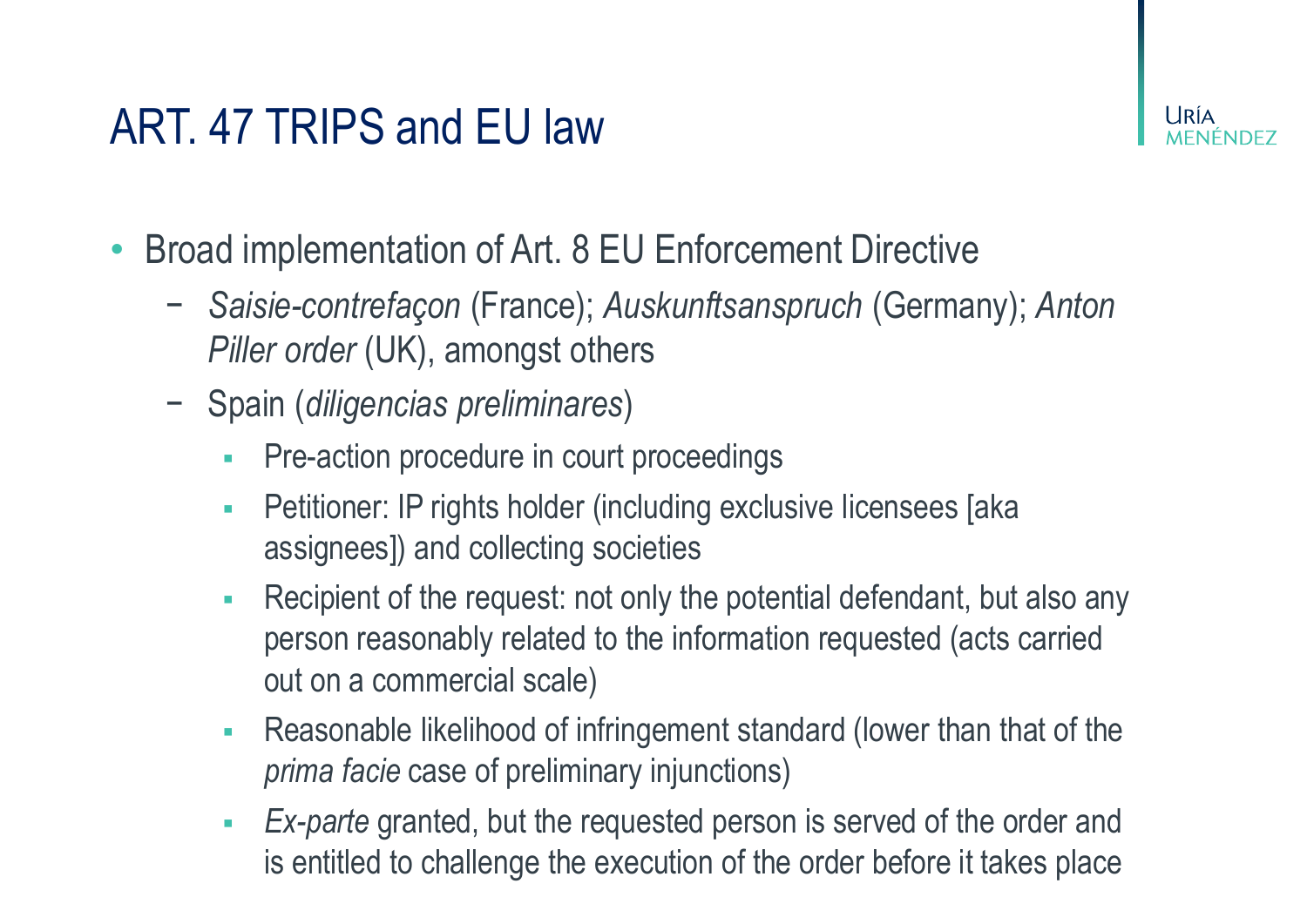- − Spain (*diligencias preliminares*)
	- **EXEDEE:** Include, in patent and trade secrets cases, orders that require the defendant to allow a court official to inspect the defendant's premises and seize, copy or photograph materials demonstrating the alleged infringement (*diligencias de comprobación de hechos*)
	- **This covers, amongst others, software source code**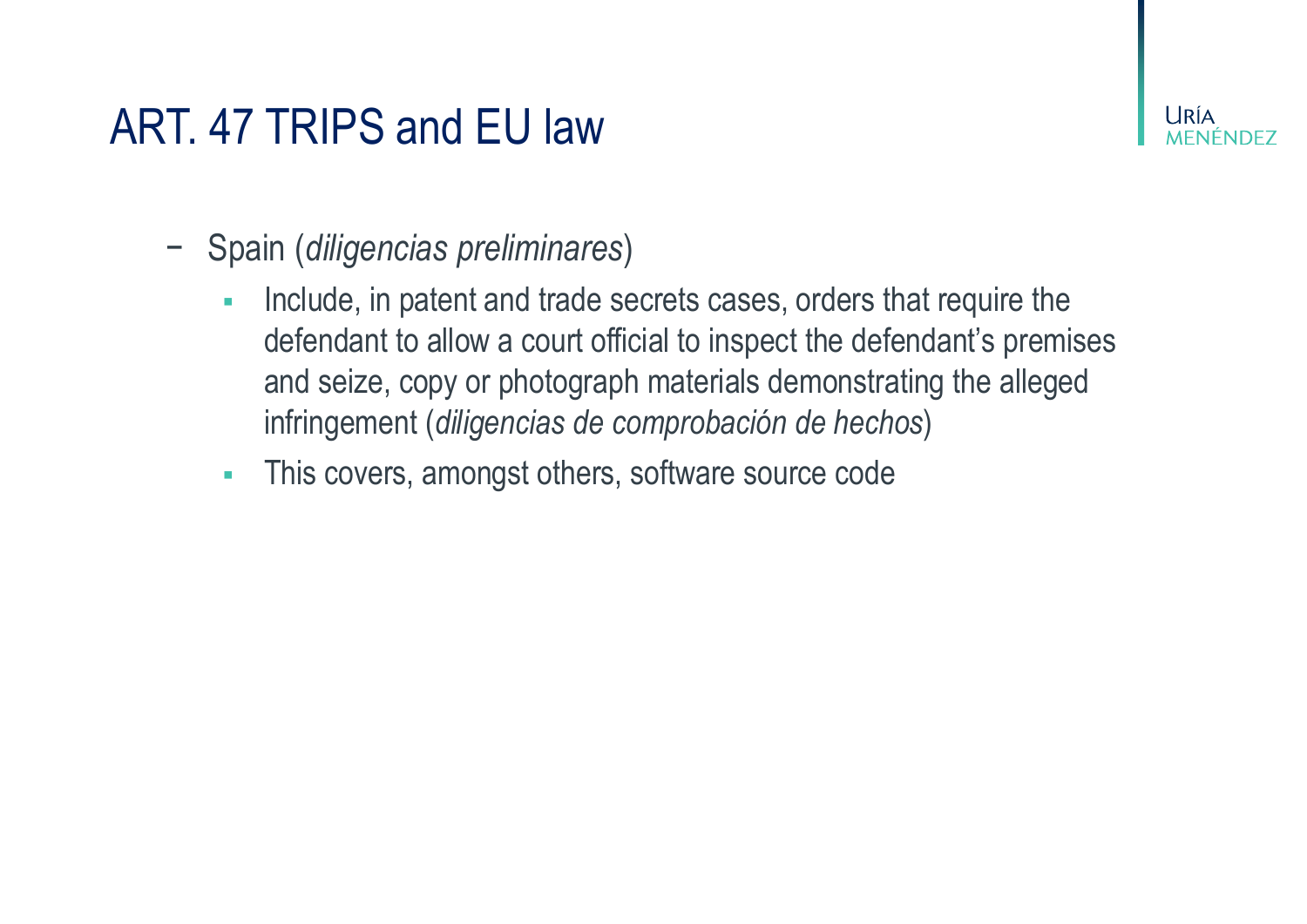## TRIPS and EU law: other related provisions

- Production of evidence that lies within the control of the opposing party during litigation
	- − Art. 43 TRIPS
	- − Art. 6 Enforcement Directive
	- − In Spain:
		- **During proceedings on the merits**
		- **EXED:** Alternative to pre-action measures
		- **EXEC** Useful in practice to obtain information to calculate financial claims, specifically to obtain information necessary to calculate
			- » profits obtained by the infringer,
			- » a lump sump that comprises a royalty over income or profits obtained by the infringer, or
			- » to what extent the competition of the infringer determines a loss of profits suffered by the injured party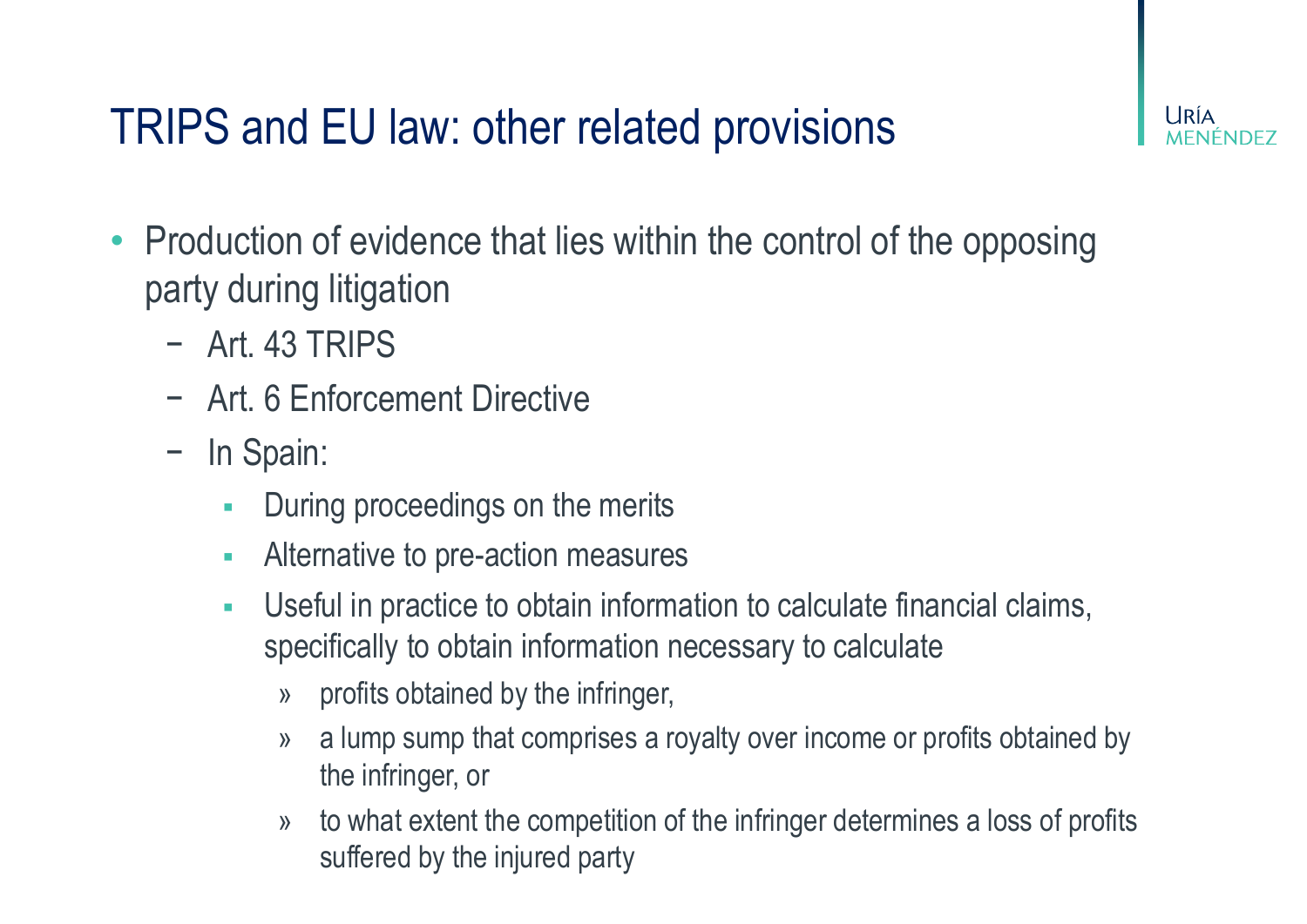## TRIPS and EU law: other related provisions

- Measures for preserving evidence
	- − Art. 50.1 [b] TRIPS
	- − Art. 7 Enforcement Directive
	- − Also covered by *saisie-contrefaçon* (France); *Anton Piller order* (UK), amongst others
	- − Spain (*medidas de aseguramiento de prueba)*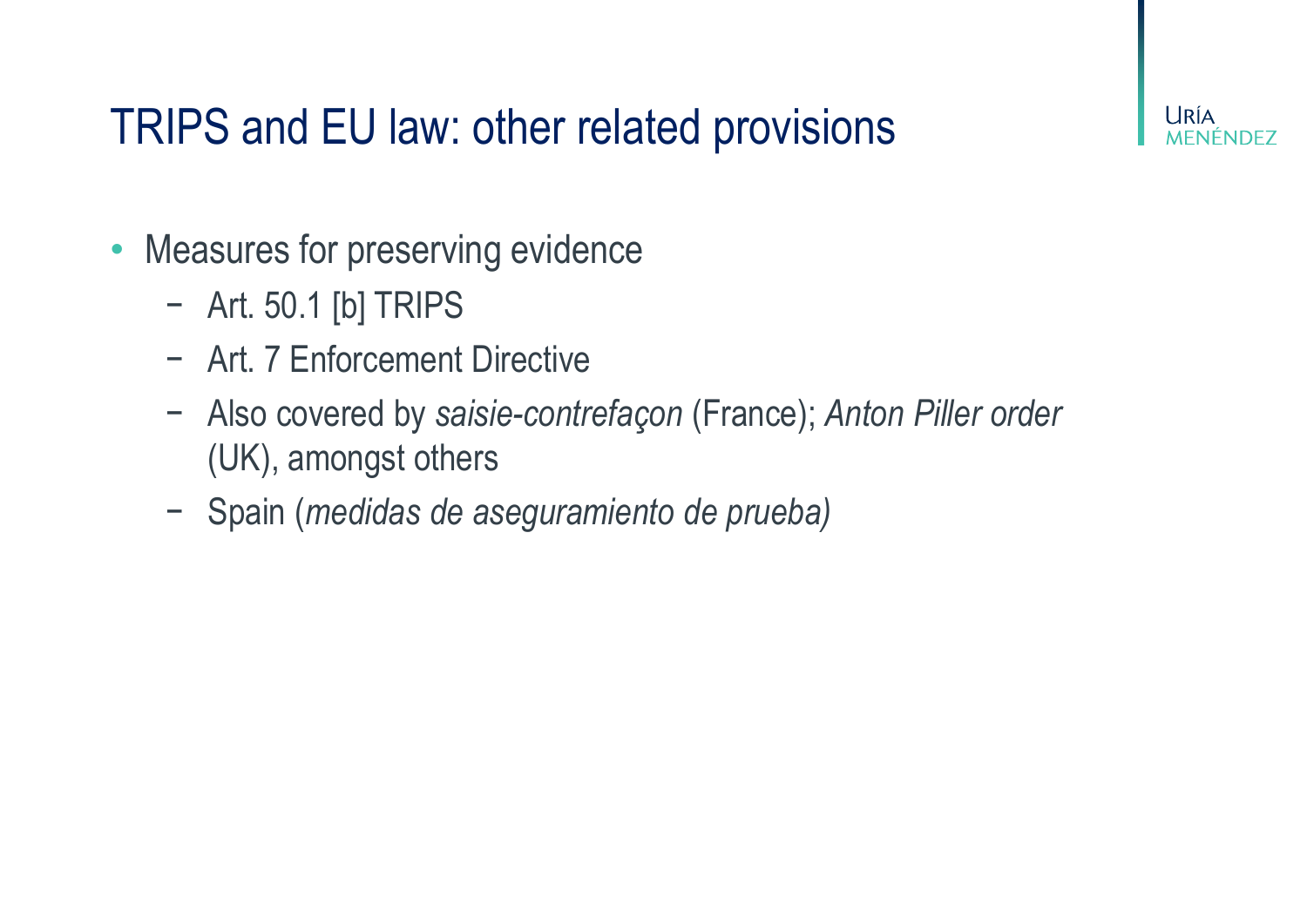## PROTECTION OF TRADE SECRETS



- The information requested pursuant to the right of information (or other related measures) may consist of undisclosed know-how and business information (trade secrets)
- Examples:
	- − Undisclosed information related to software
	- − Cost and revenue drivers of the plaintiff that are necessary to calculate loss of profits
	- − Cost and revenue drivers of the defendant that are necessary to calculate profits obtained by the infringer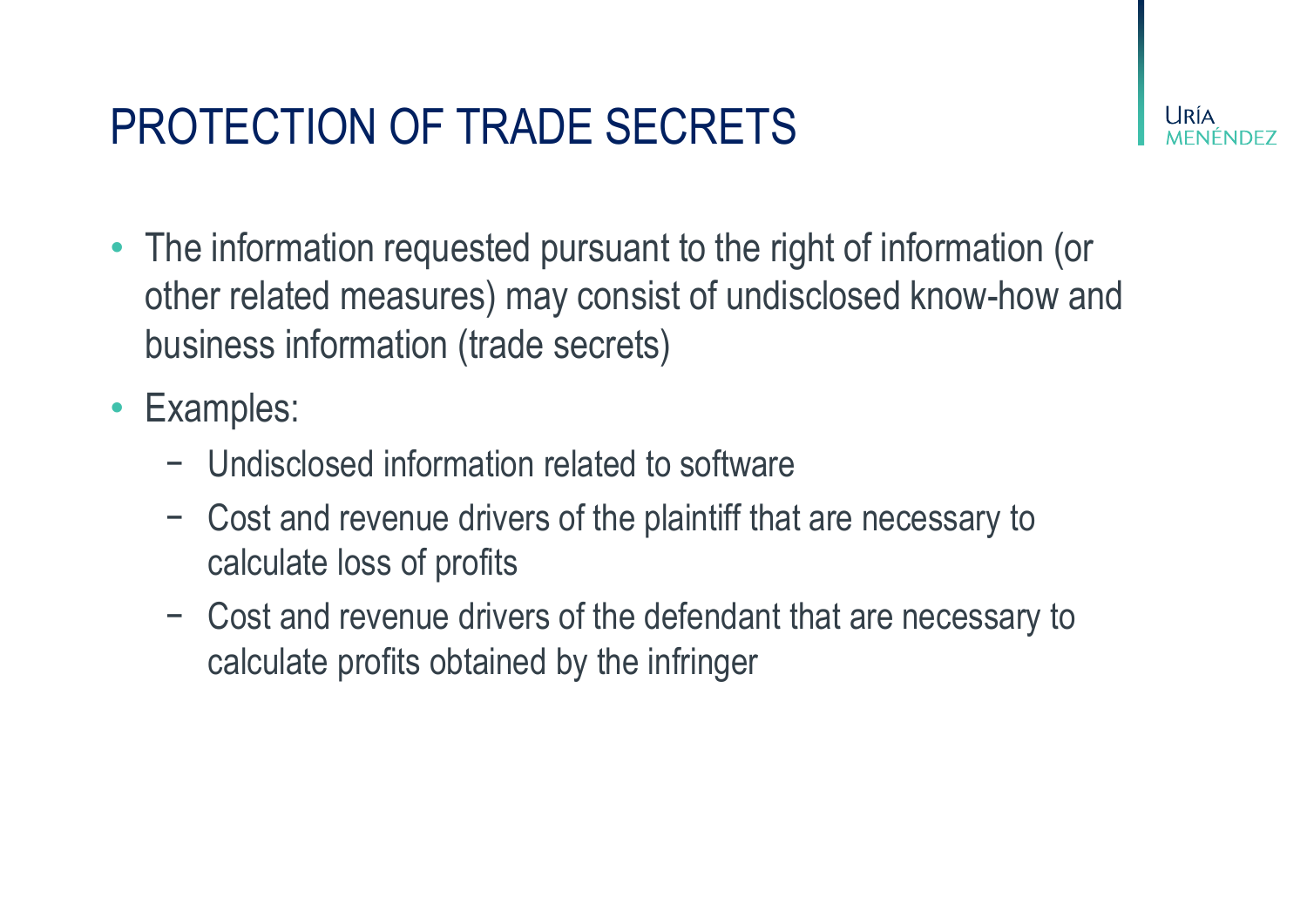## PROTECTION OF TRADE SECRETS

#### • Art. 39 TRIPS

- EU Directive 2016/943 on the protection of undisclosed know-how and business information (trade secrets) against their unlawful acquisition, use and disclosure
	- − Specific provision on the preservation of confidentiality of trade secrets in the course of legal proceedings (Art. 9)
	- − Only refers to proceedings relating to the unlawful acquisition, use or disclosure of a trade secret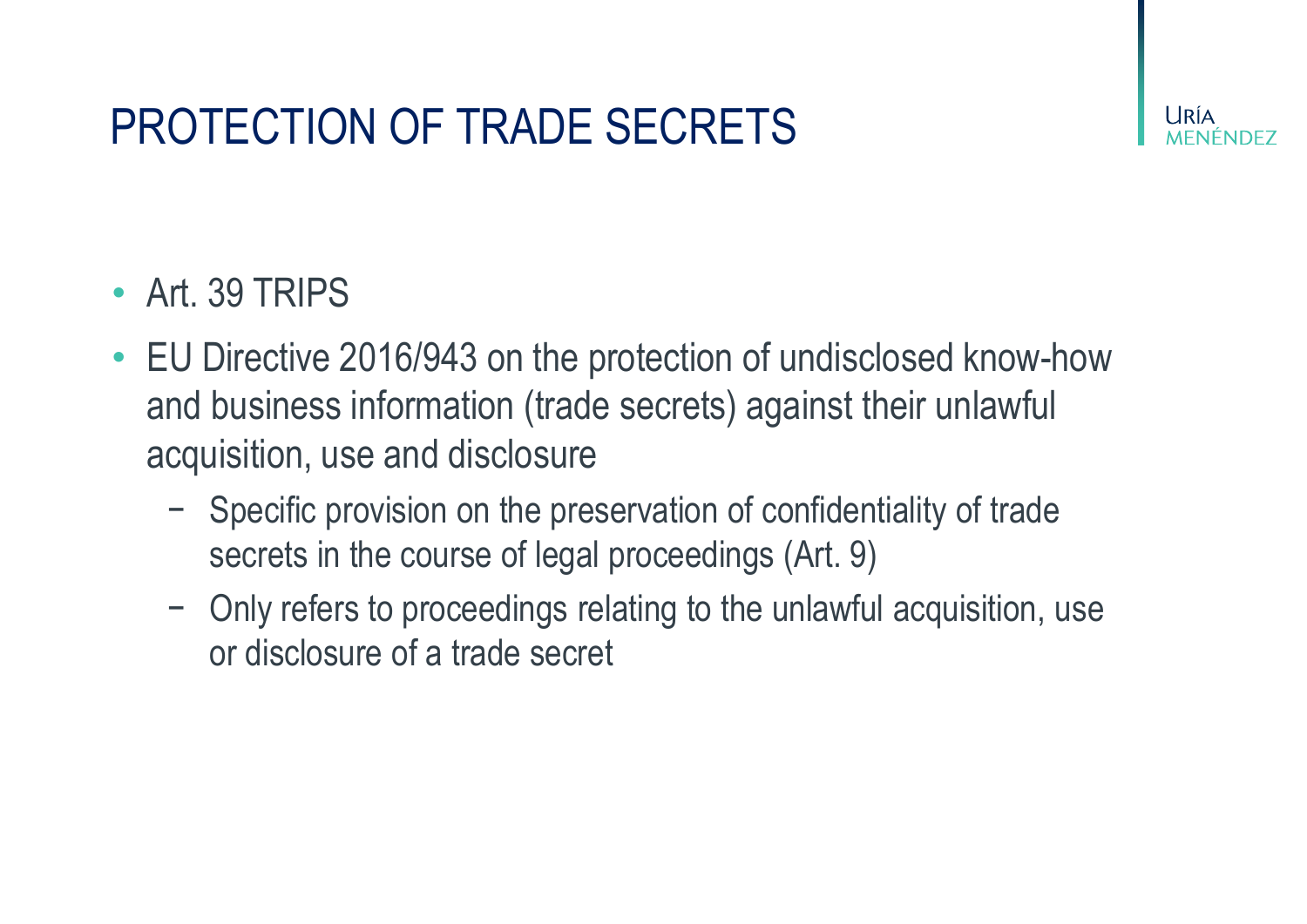## PROTECTION OF TRADE SECRETS

- Art. 9.2 EU Directive 2016/943
	- − Specific minimum requirements aimed at protecting the confidentiality of the litigated trade secret
		- possibility of restricting the circle of persons entitled to have access to evidence or hearings
		- at least one natural person from each of the parties as well as the respective lawyers of the parties and, where applicable, other representatives appropriately qualified in accordance with national law (Recital 25)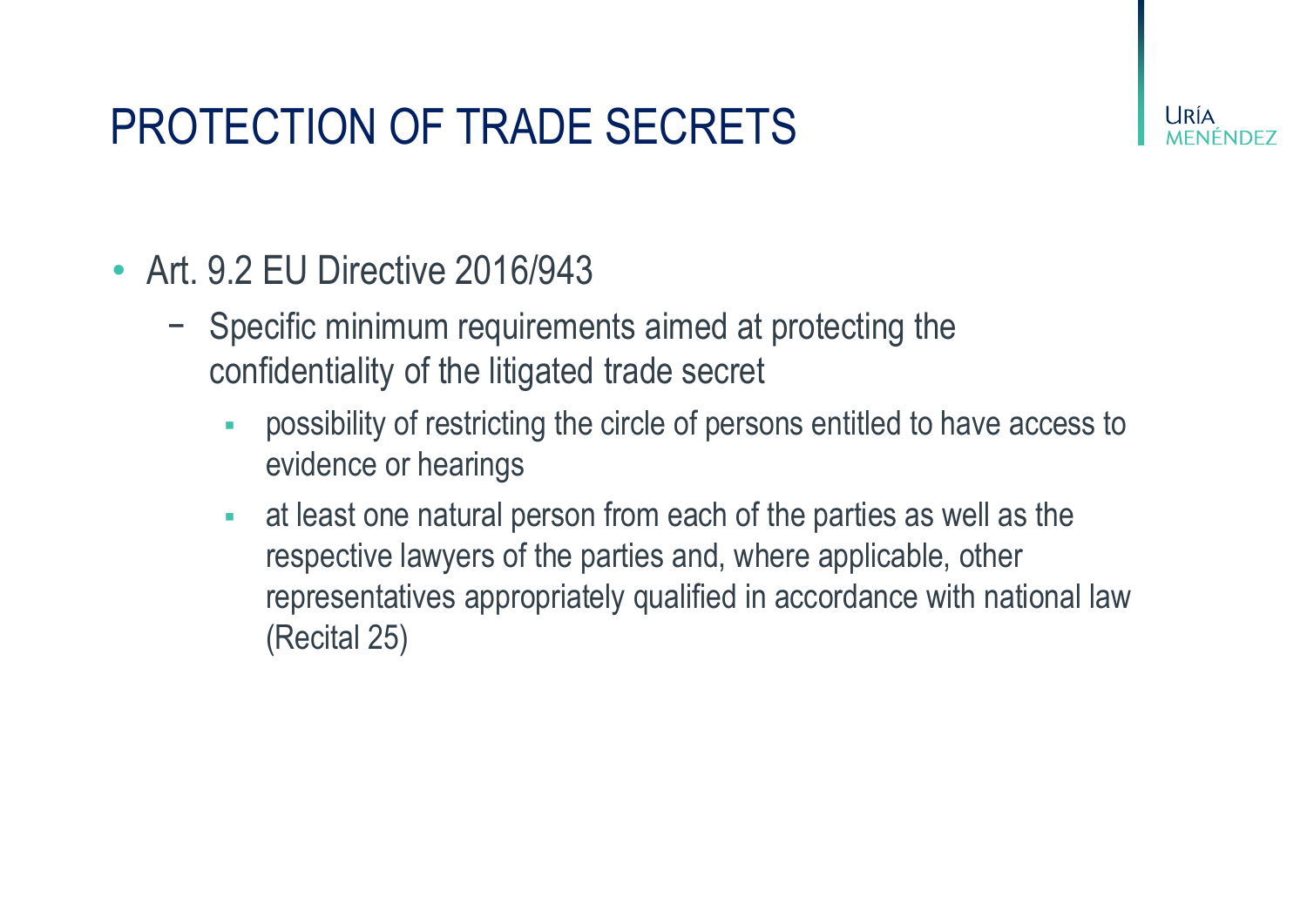#### MEASURES TO PRESERVE CONFIDENTIALITY OF TRADE SECRETS

- As a general rule, court records and judicial proceedings are open to the public
- It is necessary to establish measures to preserve the confidentiality of trade secrets in the course of IP litigation and pre-litigation
- Confidentiality of trade secrets should not be understood as a defense to avoid a request made pursuant to the right of information (or other related measures)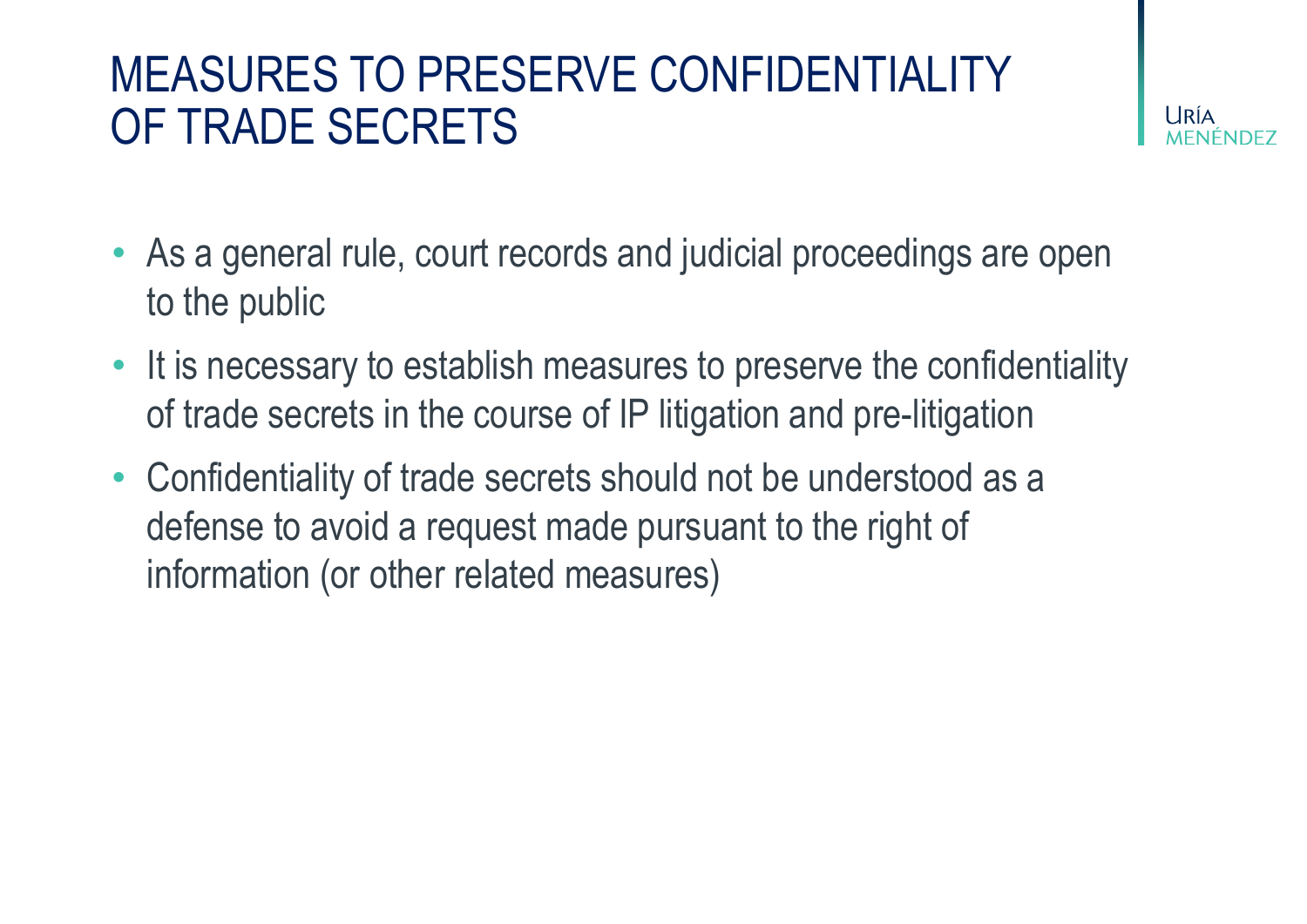#### MEASURES TO PRESERVE CONFIDENTIALITY OF TRADE SECRETS



- **Spain** 
	- − Although statutory provisions are vague, courts (basically limited to those of Barcelona in patent cases related to the Mobile World Congress) have adopted, upon a reasoned application by a party, sensible and proportionate measures such as:
		- restricting the circle of persons entitled to have access to undisclosed know-how of the plaintiff to the defendant's lawyers and parties' experts, subject to a specific confidential agreement
		- only granting access to undisclosed know-how in a specific court room and before a court official (*letrado de la administración*)
		- preserving the evidence consisting of undisclosed know-how in sealed envelopes held in the court's custody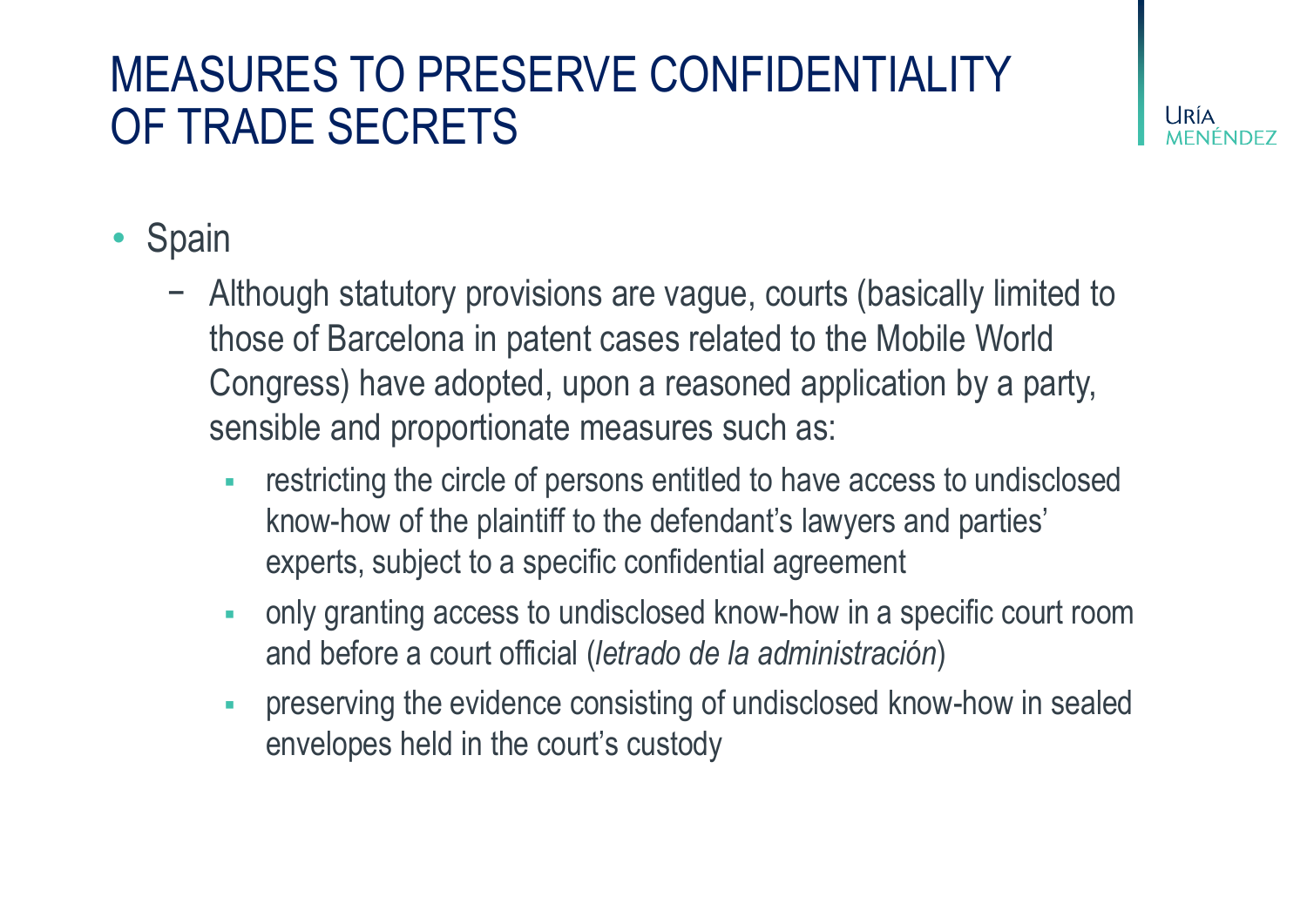#### MEASURES TO PRESERVE CONFIDENTIALITY OF TRADE SECRETS

l Iría

- In other EU Members States, the measures also seem to depend on judicial discretion and in the view of the experience in patent related cases:
	- − Germany: *in camera* proceedings; *Düsseldorf* procedure; public accountants
	- − France: defendants can request that the bailiff place the seized documents in a sealed envelope and that the court appoint an expert (sworn to secrecy) to make a selection in the presence of the parties' legal counsels (also sworn to secrecy)
	- − UK: appointment of impartial solicitor sworn to secrecy
- Other proposed measures: clean teams / clean rooms